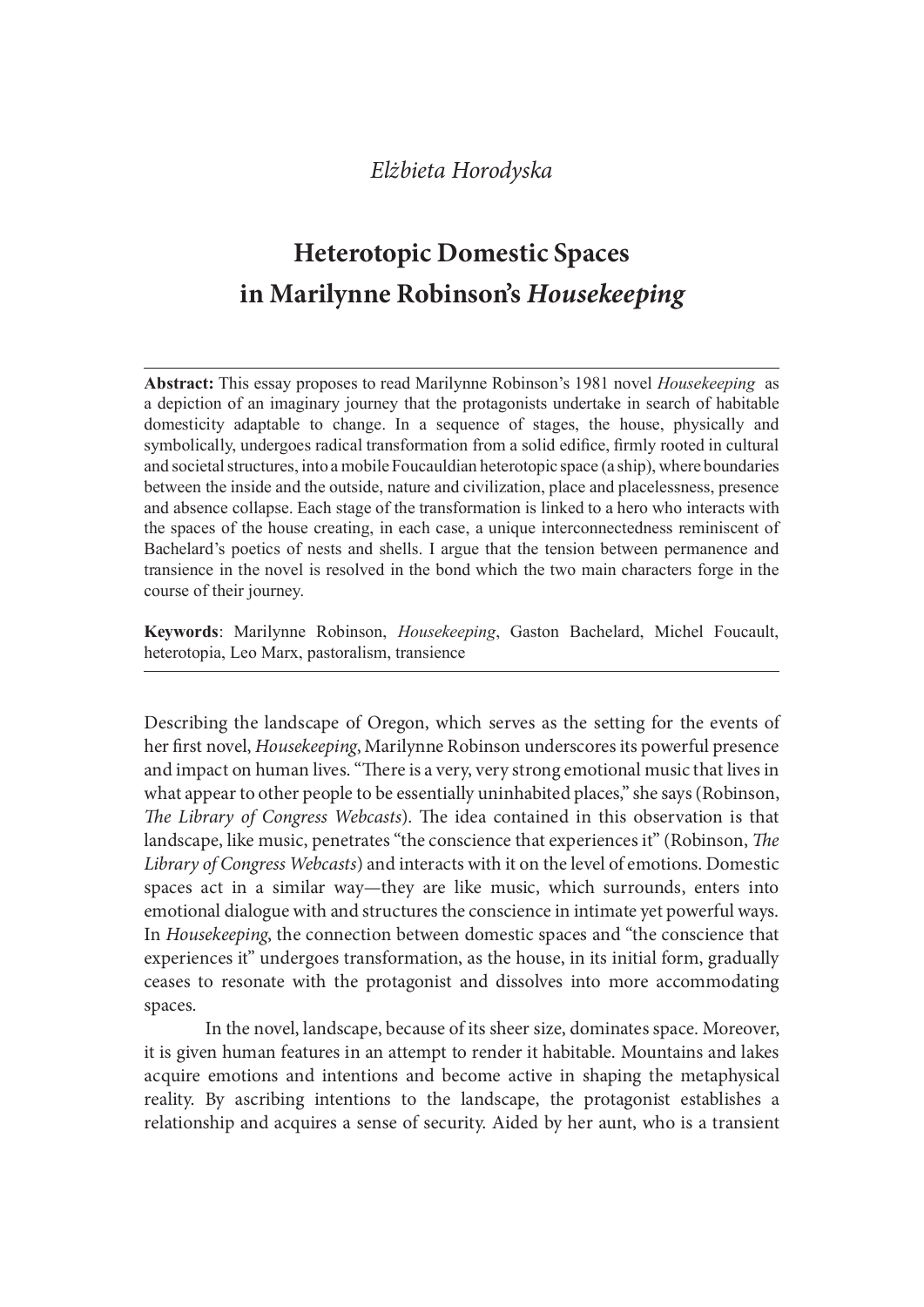with no permanent home, she extends house boundaries onto the landscape in an attempt to domesticate it and thus shelter herself from it. Reversely, the realm of the house becomes more habitable by attuning itself to nature (also to the nature of those who live in it). These two movements, outward and inward, are presented in the novel through a process of gradual house dissolution into nature and through images of the domestication of landscape, which invades not only the physical space but also the imagination. The inside and the outside converge in a mutual exchange.

In this article, I wish to present the different stages that rooted domesticity goes through towards its dissolution and eventual transformation into a mobile space adaptable to change. I will specifically address the following set of problems: the permanence and stability of the "father house" and the hazy perimeters of Sylvie's "dissolving house" (using interpretative clues suggested by Paula E. Geyh), the intimacy, felicity and power of interaction with domestic spaces (on the basis of Gaston Bachelard's phenomenology put forward in The Poetics of Space), and the mediating properties of home as middle ground "between the realm of organized society and the realm of nature" (Marx, "Pastoralism" 43) (as illuminated by Leo Marx's discussion of the pastoral mode in "Pastoralism in America"). Further on, Michel Foucault's ideas on heterotopia and the structure of modern society will help to problematize the connection between the transformation of a house into a mobile space sensitive to change and the trope of a ship repeatedly employed in the novel.

 At the beginning of the process of house dissolution is the "father house" (Geyh). The house is meant to contain and protect the family, in a physical sense as a solid permanent structure and in a symbolic sense as a part of Fingerbone's social structure. It has clear-cut boundaries and a set function. There can be no convergence of the two spheres, the inside and the outside, because the outside is a dangerous place, unpredictable and full of the "forces of ruin" (Robinson, Housekeeping 216): flood waters, snow, blizzards, wind, cold, darkness, decay, crime and the homeless. Hence, the function of the "father house" is to seal off the inside from the outside.

It can open to the outside only if the outside has clear-cut boundaries and a predictable structure. It is a private space in the public sphere of society, in which people have clearly defined roles (the sheriff, the school principal, the judge) embodied in the physical solid structures of town institutions (the police station, the school, the court). In its structure, the house encompasses the oppositions between the public and the private through the division of its space: the parlor is a public space in private, the porch is a private place in public. When the sheriff comes to talk to Sylvie, he remains on the porch thus demonstrating his affinity with the public sphere of Fingerbone and its society of well-kept stable houses, property lines and institutions.

When the "neighbor women and church women" (179), who feel, as Ruth explains, "obliged to come by their notions of piety and good breeding," (183) visit Sylvie, they sit in the parlor—the public space within the private space of the house. They are appalled to discover that the parlor has not been kept public. The fact that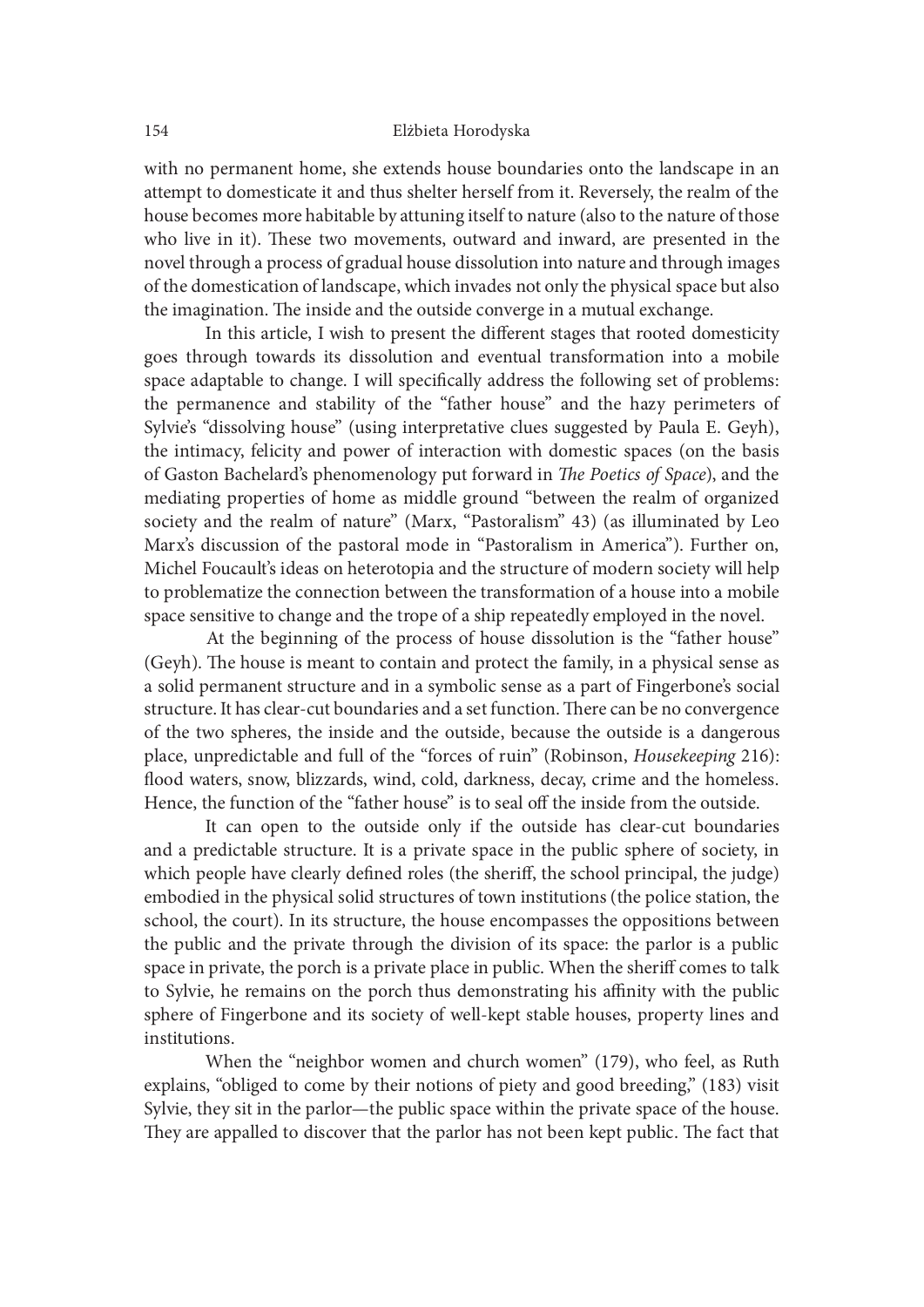it is "stacked to the ceiling" (180) with newspapers, magazines and cans confuses it with the marginal private spaces of the house such as the attic or the basement. This bewilders and then alarms them, because in their understanding the house should have well-defined and well-kept spaces. If it does not, it ceases to perform its social role. What is even more alarming, in Sylvie's house, not only the balance between the private and the public/social spaces has been upset; it has become permeable to nature as the fragmented remains of dead birds in the parlor prove. Fingerbone cannot accept that because nature is a life-threatening force. Symbolic restoration of the balance between the public and the private takes place when one of the women is introduced "as the wife of the probate judge" (180)—someone having a private relationship to a public figure—which automatically puts the house together with the neglected parlor in the public perspective and indicates that Sylvie has profoundly failed in her role as a housekeeper. cannot accept that because nature is a life-threatening force. Symbolic restoration of<br>the balance between the public and the private takes place when one of the women<br>is introduced "as the wife of the probate judge" (180)

The "father house" is "the site for the reproduction of the patriarchal family" scale, "the house is at the center of an outwardly expanding sphere of patriarchal power which links the house of the father to the house as family (as in the House of Abraham) to the house of the nation, encompassing and collapsing the oppositions between the public and private, the domestic and the political" (Geyh 106-107). The house is a privileged ground where the domestic and the political, the private and the public intersect. The woman's role is to guard its perimeters and maintain its stability within the structure of society.

 Notwithstanding the male gendering, the house in modern society is generally seen as a female domestic space, also the right "place" for a woman (Geyh, Bal). The connection between the house and the woman also appears in literature. In such works as Sigmund Freud's The Uncanny and The Interpretation of Dreams and Gaston Bachelard's The Poetics of Space the house and house imagery is often associated with the body of the nurturing mother: "Life begins well, it begins enclosed, protected, all warm in the bosom of the house" (Bachelard 7). In Housekeeping the love, warmth, protection and comfort associated with the mother taking care of her children is personified by Edmund's wife-Sylvia. he structure of society.<br>Notwithstanding the male gendering, the house in modern society is generally Notwithstanding the male gendering, the house in of Geyh, Bal). The<br>ion between the house and the woman also appears in

She had always known a thousand ways to circle them all around with what must have seemed like grace. She knew a thousand songs. Her bread was tender and her jelly was tart, and on rainy days she made cookies and applesauce. In the summer she kept roses in a vase on the piano, huge, pungent roses, and when the blooms ripened and the petals fell, she put them in a tall Chinese jar, with cloves and thyme and sticks of cinnamon.<br>Her children slept on starched sheets under layers of quilts, and in the morning her curtains filled with light the way sails fill with wind.  $(12)$ 

Through her presence and actions, which are interwoven with nature, Sylvia encloses the family in a protective cocoon of warmth—the house. She is the energy behind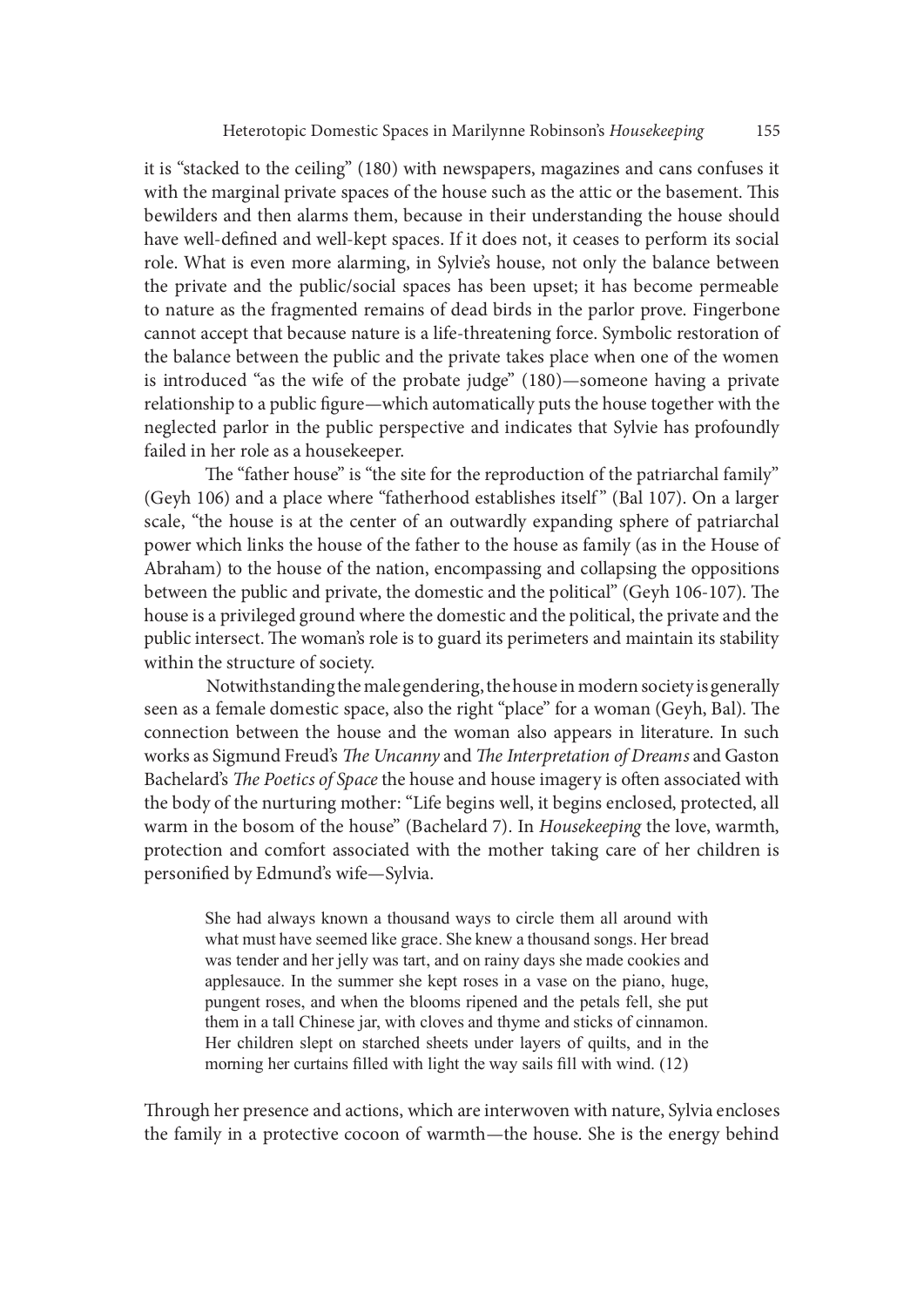the functioning of the household. Her actions are so artfully adapted to the needs of its inhabitants that her presence as a physical person blends in with the functioning of the house until one cannot be told from the other: "She was constant as daylight, and she would be unremarked as daylight" (19). She and the house form the essence of home, its soul. They are undistinguishable from each other.

 In the art of creating the household, she functions, like her daughter Sylvie much later, as a mediator between the spheres of nature and the civilized world. She brings the best from both worlds to the middle ground of home. She uses societal stereotypes, "the worldly" (Marx, "Pastoralism in America" 44) appearances of a matron to her own and her family's advantage—to protect the inwardness and innocence of her daughters.

In fact, she was often prompted or restrained by the thought of saving this unconsciousness of theirs. She was then a magisterial woman, not only because of her height and her large, sharp face, not only because of her upbringing, but also because it suited her purpose, to be what she seemed to be so that her children would never be startled or surprised, and to take on all the postures and vestments of matron, to differentiate her life from theirs, so that her children would never feel intruded upon. Her love for them was utter and equal, her government of them generous and absolute.  $(19)$ 

What Sylvia appeared to be to the members of society—a stately matron, a figure brought forth by the civilized world—suited her purpose of protecting her daughters' naturalness.

Her actions are also coordinated with what is happening in nature. They depend on the weather, the seasons or the time of the day. For instance, she bakes cookies and makes applesauce when it rains. In the summer, she brings roses into the house, then dries the petals to make potpourri for the winter. She decorates the house in such a way as to harmonize it with the rhythm of nature. The curtains fill it with light and the dried petals, cloves, thyme and cinnamon—with fragrance. She not only adapts her family's life to the changes in nature but augments it by what nature currently offers. Whether this is done according to some process of rational decision making—the book does not say. It rather implies that she follows the natural flow. It seems as if she were a perfect homemaker and housewife, however not one identified with the town's social structures and institutions, but one connected to nature. Unnoticed and constant as daylight, Sylvia gracefully "navigates" her household as if she were a captain on a ship: "her curtains filled with light the way sails fill with wind."

Light and darkness are the two elements with which Robinson connects the two characters of mother and daughter—Sylvia and Sylvie. Inasmuch as Sylvia's propelling force is (day)light, it is darkness that drives Sylvie: "Sylvie liked to eat supper in the dark.… Just when the windows went stark blue [she] would call us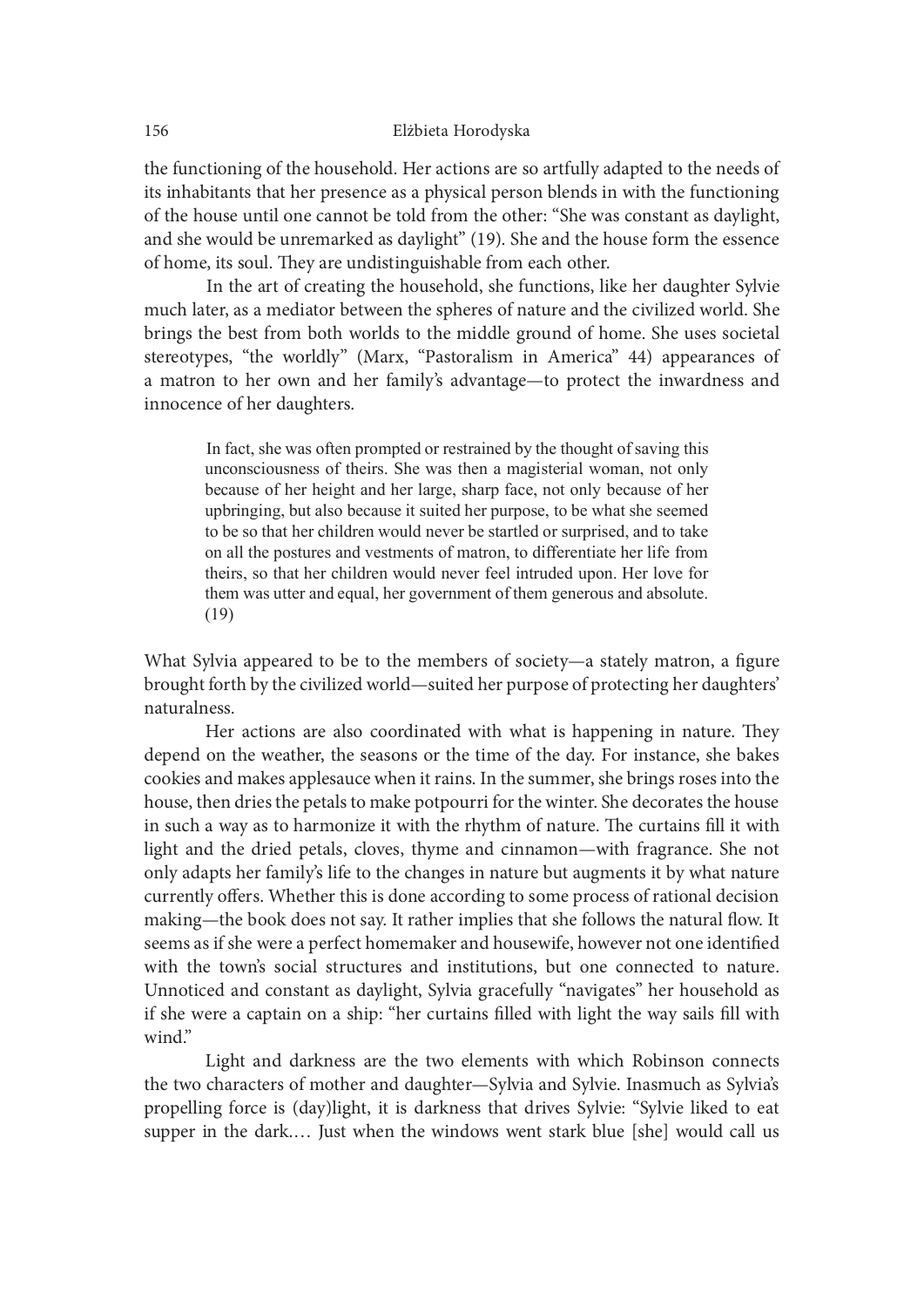into the kitchen. Lucille and I sat across from each other and Sylvie at the end of the table. Opposite her was a window luminous and cool as aquarium glass and warped as water" (86). Just as Sylvia navigates her house compared to a ship whose sails/ curtains fill with daylight, Sylvie sinks it in darkness, "the very element it was meant to exclude" (99). Is the element darkness or water, though? Through the extended metaphor the darkness of the night becomes the darkness of the bottom of the lake and the house is transformed into an aquarium. Sylvia rides the surface like a captain, whereas Sylvie explores the depths like a mermaid. "She seemed to dislike the disequilibrium of counterpoising a roomful of light against a worldful of darkness. Sylvie in a house was more or less like a mermaid in a ship's cabin" (99). Despite the differences between these two characters, Robinson connects both to the sphere of nature and the ensuing fluidity and transience rather than to the sphere of manmade societal and physical structures of impermeable boundaries.

 Sinking the ship or burning the house is an act of destruction. "Now truly we were cast out to wander, and there was an end to housekeeping" (209), says Ruth, when she and Sylvie set fire to the father house. However, as Christine Wilson points out, Robinson does not postulate rejecting domesticity (303-307). Through the trope of the ship, which oten appears throughout the novel, Robinson rather shows that domesticity can be revised and made livable in the face of events that change people's lives and make domestic space uninhabitable. In Housekeeping these events include the tragic losses that Ruth experiences. First she loses her father, who leaves, then her mother, who commits suicide, then her grandmother, who dies of old age, next her great-aunts, who leave. Finally she is abandoned by her only sister, Lucille, with whom she has been "almost as a single consciousness" (98).

The stable domesticity of well defined and well kept spaces, solid furniture and repetitive household rituals only gives an impression of solidity. Ruth reflects on its deceptiveness: "[T]he appearance of relative solidity in my grandmother's house was deceptive. It was an impression created by the piano, and the scrolled couch, and the bookcases full of almanacs and Kipling and Defoe. For all the appearance these things gave of substance and solidity, they might better be considered a dangerous weight on a frail structure" (158-159). Domesticity based on the permanence of a structure is not adaptive to change. As Wilson puts it, domesticity in this form "is unsuited for negotiating {uidity of all sorts" (305). It is not equipped to accommodate change and protect its inhabitants, which translates into Ruth's grandmother's fears of not being adequately equipped to protect children against disaster: "And it must have seemed, too, that she had only the frailest and most inappropriate tools for the most urgent uses. Once, she told us, she dreamed that she had seen a baby fall from an airplane and had tried to catch it in her apron, and once that she had tried to fish a baby out of a well with a tea strainer"  $(25)$ . Ruth, in a reverie about mount Vesuvius erupting over Fingerbone and covering it with a layer of "stone," reflects that the only artifacts left for the "few survivors and the curious" to study would be "petrified pies and the fossils of casseroles" (183), left by the townswomen in a helpful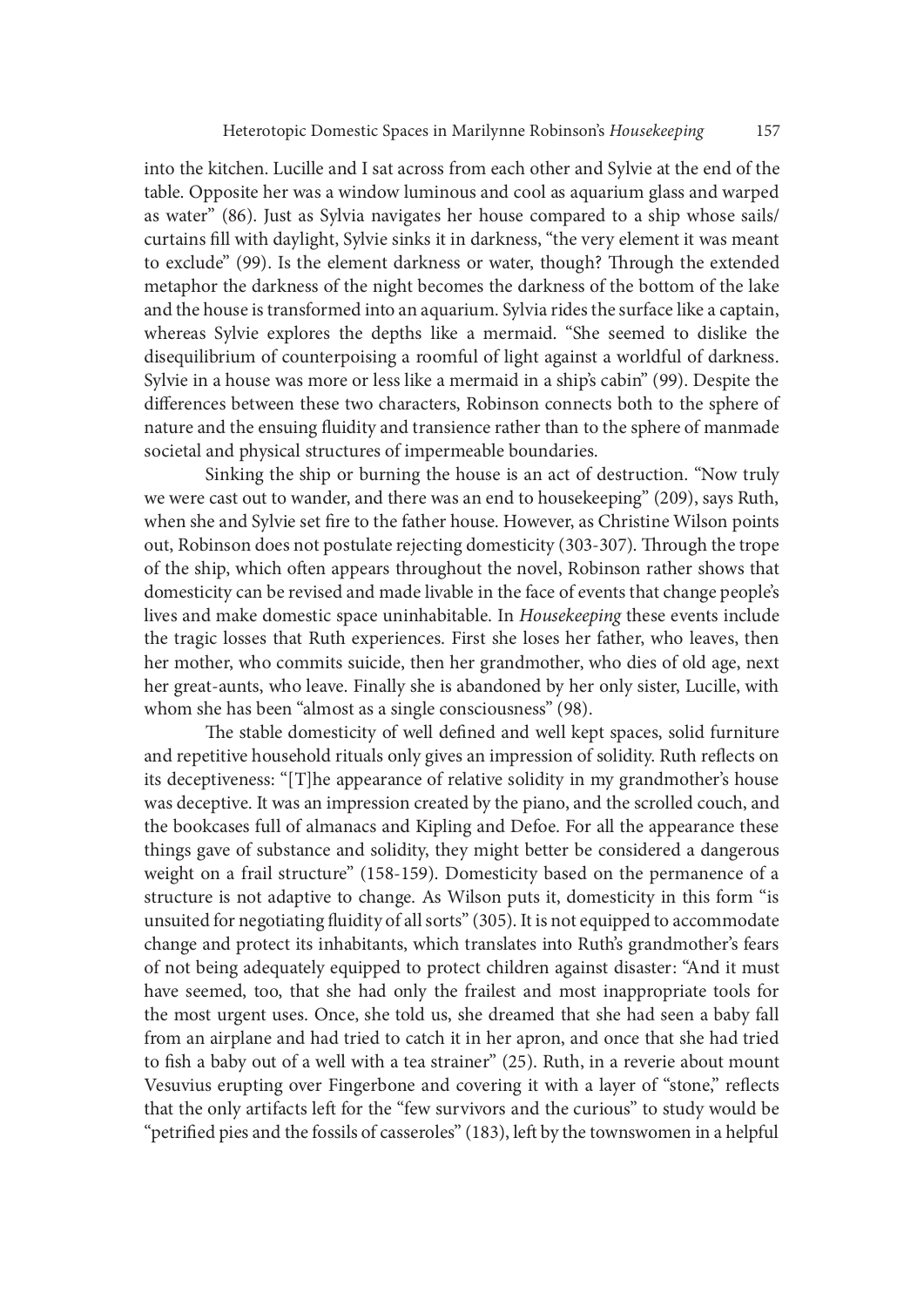gesture towards Sylvie. The image of perishable food as a token of aid juxtaposed with the immensity of a volcanic eruption further emphasizes the ineffectiveness of permanent well-defined structures and the connected attitudes of "piety and good breeding" (183) in dealing with the drama of human life. As Laura Barrett argues, houses "[l]ess shelters than fences, … like bodies, are origins of division rather than protection" (13). Comparing her body to a house, Ruth says: "Let them come unhouse me of this flesh, and pry this house apart. It was no shelter now, it only kept me here alone" (159).

 Ruth employs her imagination to search for alternative spaces. She invokes Noah's ark: "Imagine that Noah knocked his house apart and used the planks to build an ark, while his neighbors looked on, full of doubt. A house, he must have told them, should be daubed with pitch and built to float cloud high, if need be.... A house should have a compass and a keel" (184). According to Wilson, the invocation of Noah's ark in the book comes as an effect of the evolution of the idea earlier expressed by the ship and by Sylvie's unconventional housekeeping. The ark, built from materials which previously made up Noah's house, affirms the possibility of restructuring, not destroying, the domestic space: In (15). Comparing met booy to a notsee, num says: Let tue monome unions<br>is fiesh, and pry this house apart. It was no shelter now, it only kept me here<br>159).<br>Ruth employs her imagination to search for alternative spaces. Is thelt, and pry this house apart. It was no shelter now, it only kept me here<br>IS9).<br>IS9).<br>Ruth employs her imagination to search for alternative spaces. She invokes<br>rk: "Tmagine that Noah knocked his house apart and used

The invocation of Noah's ark implies the possibility of rebuilding domesticity and functions as a logical conclusion to Sylvie's unconventional, boundary-breaking housekeeping. Ruth's reverie proposes a transformation, not an annihilation, of domestic space. With ability to adapt to changing circumstances. (305)

Robinson does not reject domesticity in favor of wandering. Through the employment of the metaphor of the ship, which becomes Noah's ark, she rather points to a possibility of revising, unmooring so to speak, the traditional model based on permanence and stability. Thus Ruth finds it unimaginable to enter a house which looks like a "moored ship," with its artificial full illumination standing in stark opposition to the surrounding darkness and forming a barrier impossible to cross. "The house stood out beyond the orchard with every one of its windows lighted. It looked large, and foreign, and contained, like a moored ship—a fantastic thing to find in a garden. I could not imagine going into it" (203). Robinson uses the ship's properties of mobility, {exibility and freedom to underscore the possibility of finding habitability within domesticity that is adaptive to change, unmoored, not in opposition to its environment, not "contained" but containing, enveloping, inclusive.

Symptomatically, habitability does not have to be linked with domesticity. It can be the function of other spaces, not necessarily domestic, since it "is not tied to a particular kind of space or location, but rather to a relationship between the subject and space" (Wilson 299-300). Habitability is possible when "subjects make space their own" (299). Ruth, for instance, can make landscape her own by giving it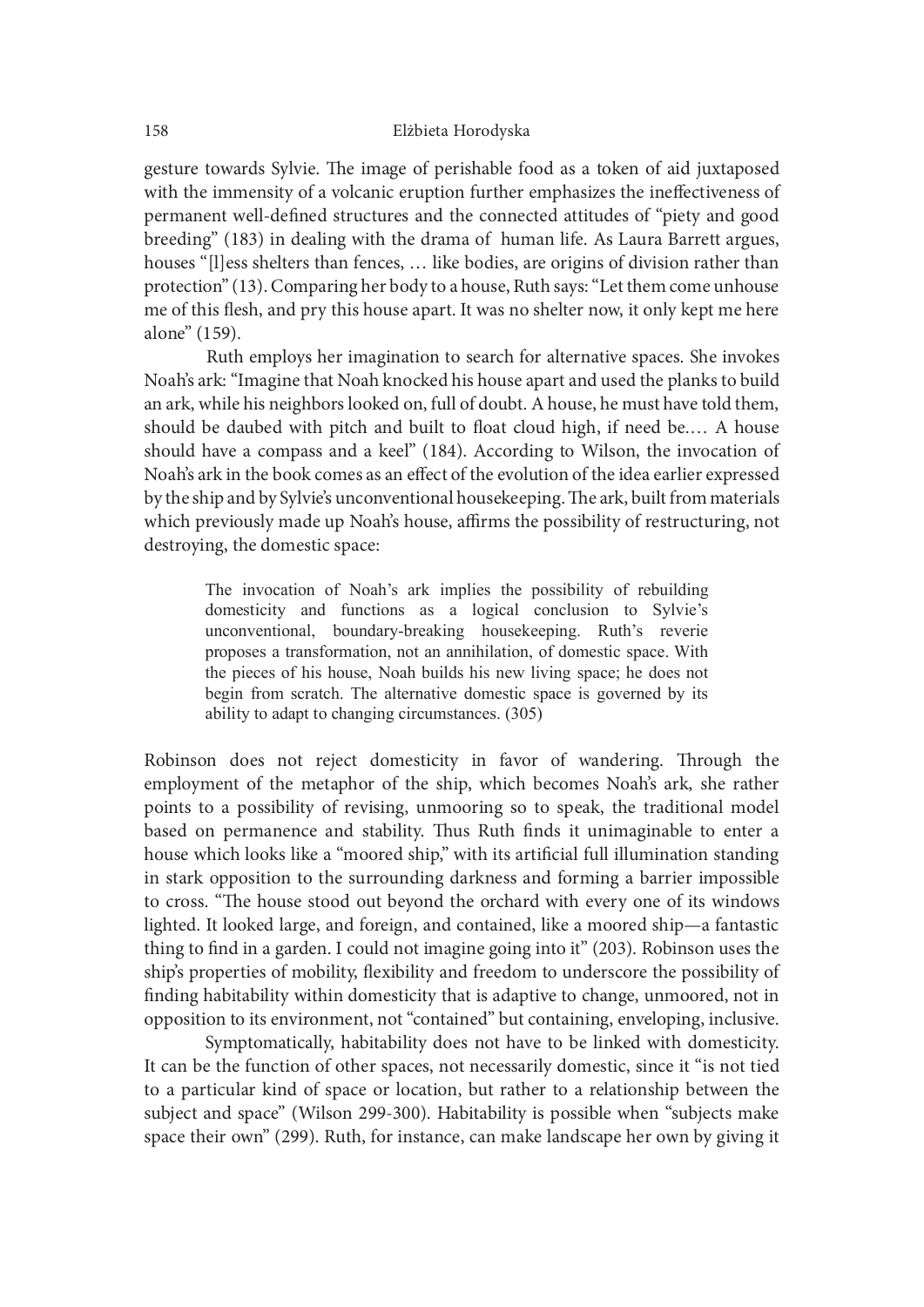home-like features. This appears in her narration when she describes nature during her excursions to the lake and the forested mountains. She oten compares natural surroundings to familiar household spaces, objects or activities like cleaning and cooking. The clouds "soak[] up the light like a stain"  $(7)$ , the lake "brims inside this circle of mountains" (9), the woods "are as dark and stiff and as full of their own odors as the parlor of an old house" (98), the mountains look like "the broken lip of an iron pot, just at simmer" (112), the sandy lakeshore "abstract[s] its crude shape into one pure curve of calligraphic delicacy" (113), the water of the bay "seem[s] almost viscous, membranous, and here things mass[] and accumulate[], as they do in cobwebs or in the eaves and unswept corners of a house. It [is] a place of distinctly domestic disorder" (113) and the sky "glow[s] like a candled egg" (161). Sylvie, on the other hand domesticates the outside by literally furnishing the garden—she drags a davenport sofa from the house into the front yard, where it remains until it is "weathered pink" (86). The forces of nature cannot be blocked out by walls; no door will make them stay outside, she seems to say. Like Ruth through imagination, she by way of actions constantly traverses the boundaries of inside and outside, both extends the space of the house outward and invites nature inside. As Laura Barrett argues, "Sylvie treats the outside as if it were her living room, and the inside as if it were her garden" (18).

In his seminal essay "Of Other Spaces, Heterotopias," Michel Foucault writes that in modern culture, we conceive of space as formed by the relations between sites defined by a particular set of relations. Heterotopias are special in that they relate to all other sites and additionally "suspect, neutralize or invert the set of relations that [these sites] happen to designate." If we consider the relations between the sites of the house and the outside in Housekeeping, we will see that the space formed as a consequence of their interconnectedness has some features characteristic of a heterotopia, as it inverts the set of relations these sites designate: as a result of Sylvie's agency, who extends the living room outward and the garden inward, the space contains both the designating relations of the inside and the outside blurring the boundary between the two. What is more, the trope of the ship so extensively employed in the novel, finds its parallel in Foucault's universe, where the vessel occupies "a place without a place" as the purest kind of heterotopia found in culture: r garden" (18).<br>In his seminal essay "Of Other Spaces, Heterotopias," Michel Foucault writes<br>nodern culture, we conceive of space as formed by the relations between sites<br>by a particular set of relations. Heterotopias are In so sinimal essay of count epectes, rictionoplas, sinicar or actional winter or action of ended in that they relations between sites by a particular set of relations. Heterotopias are special in that they relate to all e

[The ship] is a floating piece of space, a place without a place, that exists to the infinity of the sea and that, from port to port, from tack to tack, most precious treasures they conceal in their gardens.... The ship is the heterotopia par excellence. (Foucault)

The ship as a heterotopia in Housekeeping serves to expose and contest the illusion of stability of the house. "Foucault's ship is unique because it traverses the boundaries between fluidity and stability, interior and exterior, place and placelessness....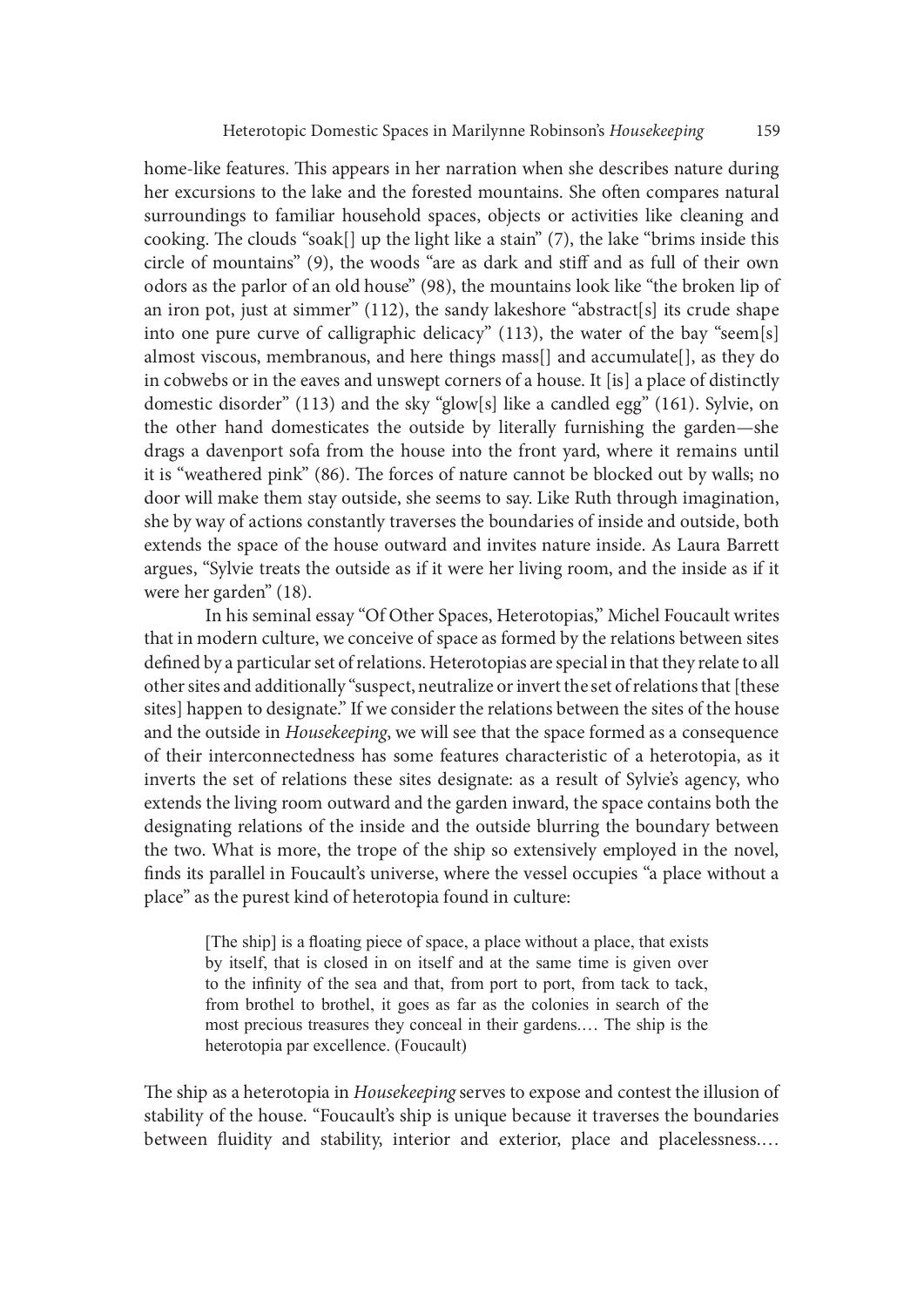Robinson's use of the ship can be read in a similar way, as a creation of habitability" (Wilson 299). Seen this way, Wilson further argues, Robinson's house becomes a

Elzbieta Horodyska<br>m's use of the ship can be read in a similar way, as a creation of habitability"<br>299). Seen this way, Wilson further argues, Robinson's house becomes a<br>transitional space that leads to habitability. If w Elżbieta Horodyska<br>m's use of the ship can be read in a similar way, as a creation of habitability"<br>299). Seen this way, Wilson further argues, Robinson's house becomes a<br>transitional space that leads to habitability. If w the scope of [the novel]. If, however, we think of [the] revised domestic [space] as bringing the characters to habitability, much like a ship brings its passengers to the brothel or the colony, habitability is invigorated, not destroyed. (307)

The heterotopia of the ship epitomizes the characters' voyage in search for habitability, which is possible through the act of making space their own, domesticating the landscape and opening the site of the house to landscape.

The ship "is linked to the fluidity of water, distinguishing it from other modes of transportation" (Wilson 307). Water, which is frequently and abundantly (the huge lake, the flood) mentioned in the novel, represents flux, constant movement and change, as well as freedom and life. The train, another mode of transportation that appears in the novel, although a mobile space, signifies the opposite of adaptability and hence cannot bring the characters to "invigorated" habitability. Rather, it leads them toward death, the death of a family member. It is thus more connected to Mieke Bal's "father-house" and the sphere of strict impermeable boundaries and permanent structures, the ones described by the disillusioned Ruth as "worse than useless" (184). Wilson describes the train in the following way: destroyed. (307)<br>
orotopia of the ship epitomizes the characters' voyage in search for habitability,<br>
spossible through the act of making space their own, domesticating the<br>
ore and opening the site of the house to landsca rotopia of the ship epitomizes the characters' voyage in search for habitability,<br>possible through the act of making space their own, domesticating the<br>e and opening the site of the house to landscape.<br>The ship "is linked

is more closely bound to a set path—if it leaves its tracks, disaster and responsible for and symbolic of the mastery and settlement of the land. As spaces, the train and the house are equally dictated by patriarchy. (306)

The train as a symbol of masculinity and "the mastery and settlement of the land" is linked to the only male protagonist of the novel, Edmund Foster. Although dead long before Ruth and Lucille are born, he is the girls' progenitor responsible for the settlement of Fingerbone and for planting them "down in this unlikely place" (3). He came to the town by train from the Middle West: "[I]t was he who brought us here, to this bitter, moon-pulled lake, trailing us ater him unborn, like the infants he had painted on the dresser drawers, whose garments swam in some ethereal current, perhaps the rim of the vortex that would drag them down out of that enameled sky, stripped and screaming" (149). If we think of the mechanical train as symbolic of a brute force and the subordination of nature, Edmund's mastery and settlement of the land is quite different. It is not synonymous with violent conquest and exploitation. It is rather connected with the efforts to master the land through knowledge and classification. His dictionary, which the girls use to find the term "pinking shears"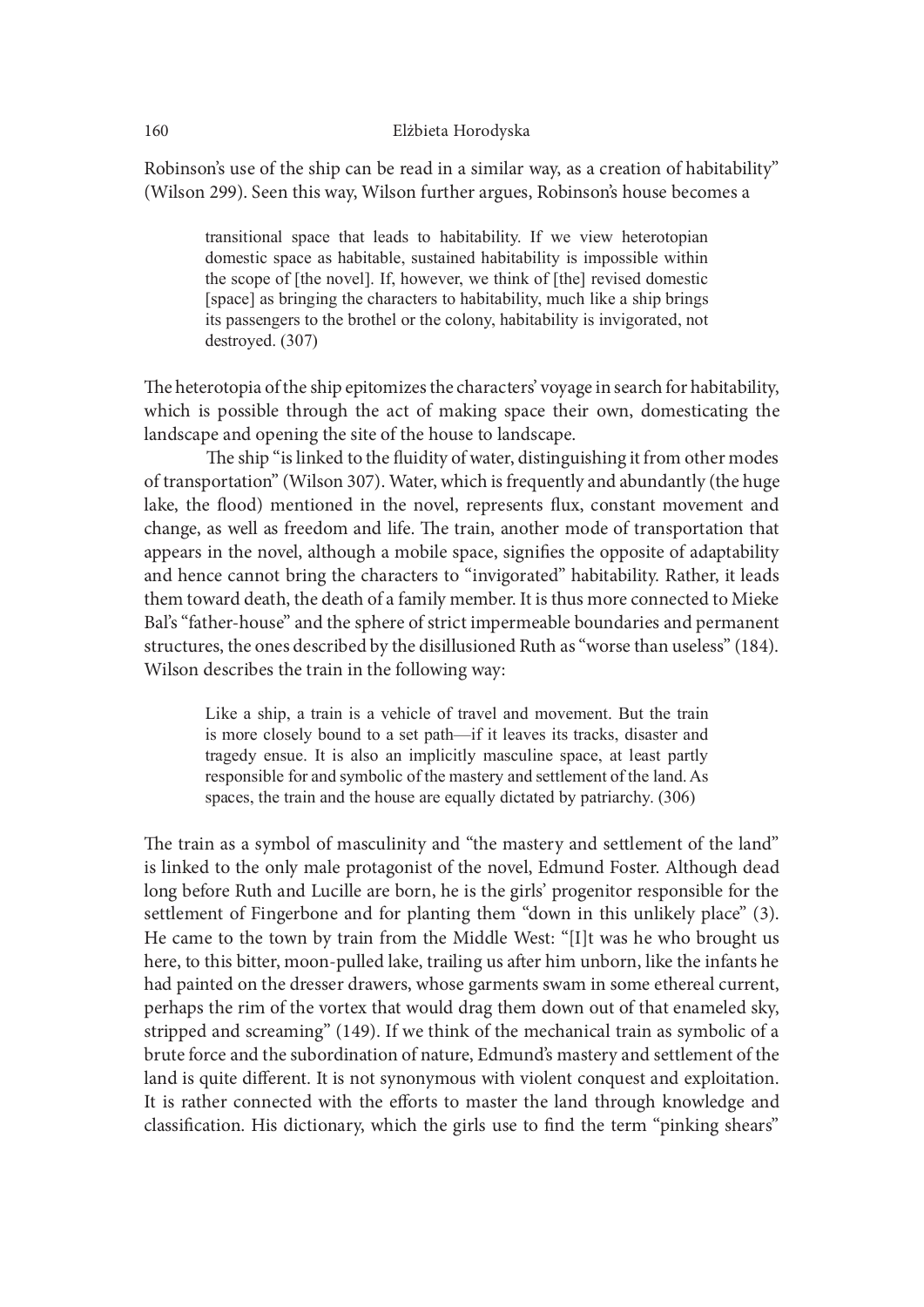(126) is full of dried plants and flowers pressed between the pages, placed in accordance with the location of their definition. Edmund's masculinity is realized not through the exploitation but through the exploration of nature.

Especially in the spring, he loses himself in the study of nature and becomes forgetful of society bonds expressed through dress, church membership and his role in the family as husband. Nevertheless, these moments in the spring are the ones his wife Sylvia cherishes most, as they bring her a palpable connection to Edmund, although "in that season it had never seemed to her that they were married" (17). The act of marriage as a socially enforced bond thus seems to belong to the sphere of deceptively solid structures and is not synonymous with intimacy.

The rising of the spring stirred a serious, mystical excitement in him, and made him forgetful of her. He would pick up eggshells, a bird's wing, a jawbone, the ashy fragment of a wasp's nest. He would peer at each of them with the most absolute attention and then put them in his pockets.... He would peer at them as if he could read them, and pocket them as if he could own them. This is death in my hand, this is ruin in my breast pocket, where I keep my reading glasses. At such times he was forgetful of her as he was of his suspenders and his Methodism, but all the same it was then that she loved him best, as a soul all unaccompanied, like her own.  $(17)$ 

This closeness and intimacy finds further expression in the house that Edmund builds for his family. In its structure, the house has more in common with Gaston Bachelard's nests and shells described in Poetics of Space than with the solid structures of town houses. "It is body and soul" (Bachelard, 7).

According to Bachelard, both the nest and the shell are a direct expression of the "function of habitability" of their owners. The bird forms the nest with its own body, its breast—its heart, giving it the characteristic roundness, whereas the mollusk secretes the very building material out of which its house is made and envelopes it around its body to a perfect fit. (The association with clothing is not accidental, as, according to Bachelard, dreams of "garment-house[s] are not unfamiliar to those who indulge in the imaginary exercise of the function of inhabiting.") Both of these houses, the nest and the shell, are "built by and for the body, taking form from the inside... in an intimacy that works physically." Their form "is commanded by the inside" (Bachelard, 101). Edmund's house is the result of his embodied soul's physical labor, built in stages, some of them not completed and not complementary with one another.

Driven by an inside impulse like an insect that enters a new stage in its development, Edmund stops dreaming and begins acting. He quits painting mountains, abandons his underground quarters—his subterranean house compared to a grave "with windows just at earth level and just at eye level" (3)—and travels north-west to a higher ground, to live in the mountains. He carefully selects an isolated spot on the edge of town and constructs the house on elevated ground to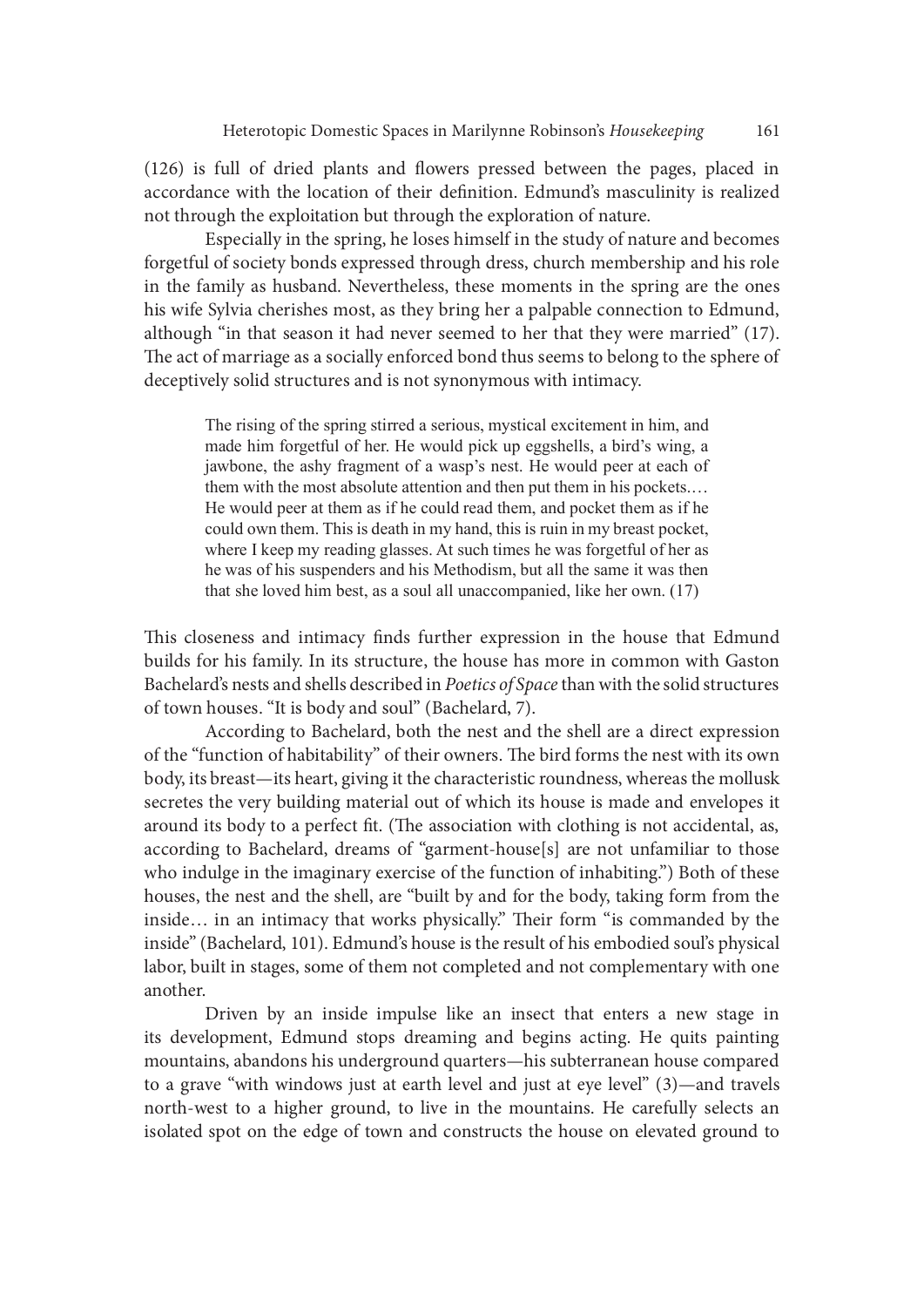give it protection against the annual flooding of the lake. His prudence proves very effective as the family rarely has "more than a black pool in [the] cellar, with a few skeletal insects skidding around on it" (5).

The house rises gradually around him like a shell, in accordance with the family's fluctuating needs and Edmund's growing skills. He makes the furniture for his wife's bedroom. His painting skills now diffuse into the ornamentation of the furniture—a hunting scene, a peacock, the cherubs "whose garments swam in some ethereal current" (149). The legs of the wardrobe and the chest are a bit awkward as they have to "compensate for the slope of the floor" (89). The room itself is three steps lower than the rest of the ground floor probably to accommodate the house to uneven ground.

The crowning effect of his acquisition of knowledge about materials and carpentry are the stairs "wide and polished, with a heavy railing and spindle banisters"  $(47)$ . However, the stairs unexpectedly culminate in a wall. The wall is "essential ethereal current" (149). The legs of the wardrobe and the chest are a bit awkward<br>as they have to "compensate for the slope of the floor" (89). The room itself is three<br>steps lower than the rest of the ground floor probabl entrance upstairs is through a trapdoor "left over from the time when the second floor was merely a loft with a ladder up to it" (48). To facilitate entry onto the second floor, Edmund equips the trapdoor with an intricate "device with pulleys and window weights" (48). Thus the seams where the stages of house construction meet are not always smooth.

If one looks closely at a shell, one sees that it is built out of segments. These segments are added gradually as the animal grows and changes. The bindings between segments are frequently uneven and awkward, no doubt an effect of circumstances and the animal's physical condition. Bizarre as Edmund's house may be, its form is "commanded by the inside," by the builder's current skill and condition, imagination and heart as well as his family's changing needs over the years of habitation. As the different spaces, "labyrinths of our privacy" (182) as Ruth calls them, like the segments of a shell, are added gradually, they sometimes subvert one another, like the "stairs, solid, glistening, permanent, are subverted by their ineffectuality" (Barrett 12).

The shell resembles the ship in that it is a mobile home. The ship is a heterotopia where oppositions meet. In this sense, Edmund's house is a heterotopia. It constitutes "heterotopian domestic space" (Wilson 307). Moreover, it seems to epitomize what Michel Foucault says about our contemporary experience of the world, which is "less that of a long life developing through time than that of a network that connects points and intersects with its own skein" (Foucault). Edmund's house is a network of people and spaces that intertwine and interact with one another. Laura Barrett calls Edmund's house "a labyrinth, simultaneously a structure of containment and possibility, enclosure and dispossession" (12). It is interesting to analyze how this structure made up of oppositions interacts with its inhabitants throughout the years of its existence. For, as Bachelard points out, the house is "the real beginning of images" (5), "a large cradle" (7) and "our corner of the world" (4).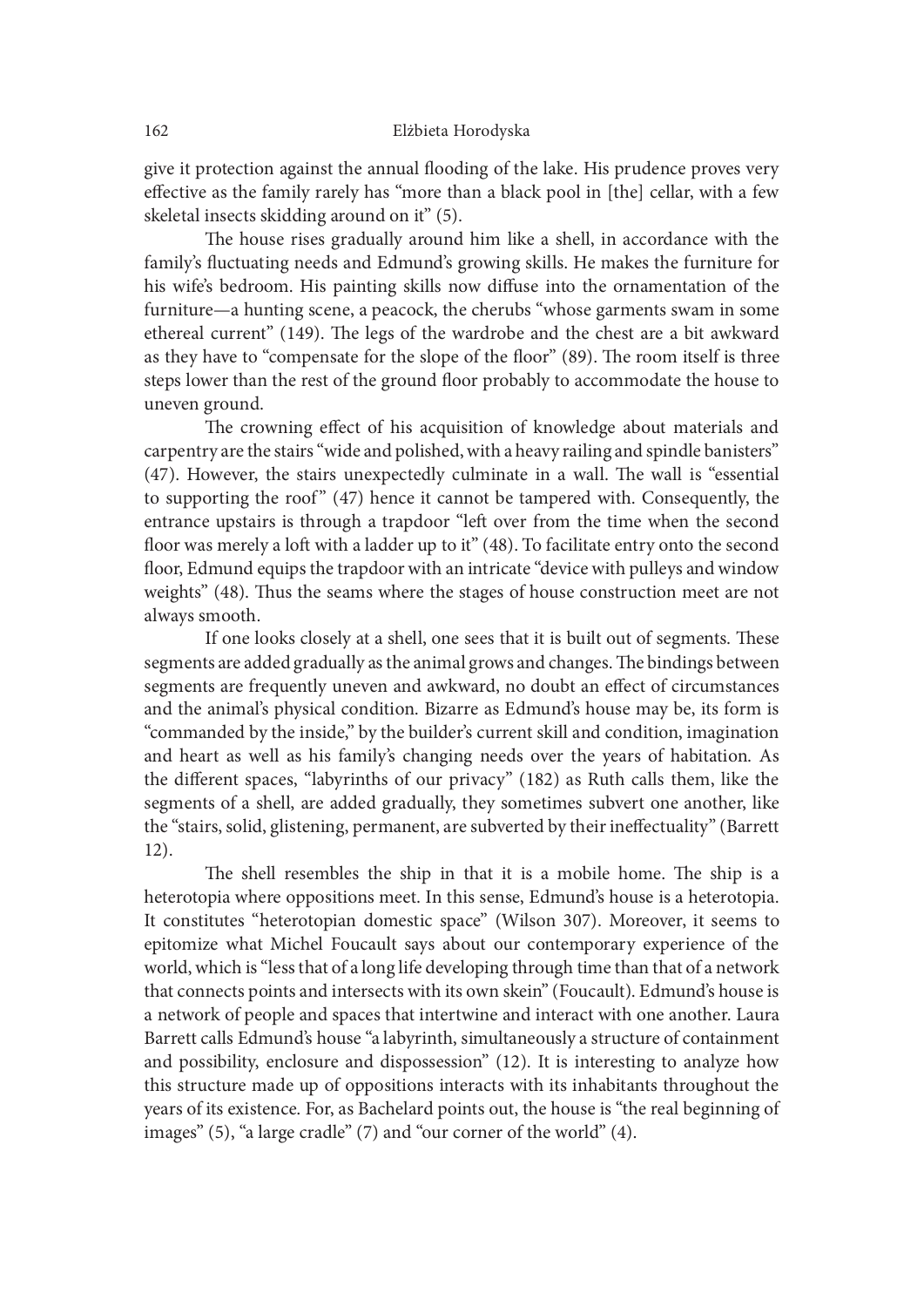The house is Edmund's daughters' "first world," an "earthly... material paradise," where carefully selected and plucked nature's treasures enclose them in warmth and safety. Edmund, the constructor and father, accommodates the house to the uneven ground, whereas Sylvia, the navigator and mother, harmonizes the household with the rhythm of nature. Here, their children are "bathed in nourishment" (Bachelard 7) by both parents, symbolically depicted as two seahorses in one of Edmund's paintings for his wife before they had children. "Life begins well, it begins enclosed, protected, all warm in the bosom of the house" (Bachelard 7). Whereas the expression "the bosom of the house" associates "the house with the figure and body of the nurturing mother" (Geyh 106), the image of seahorses connects it to the father. The connection is intimate, not patriarchal. The house is like the male seahorse's pouch, in which it carries the offspring. Edmund's domestic space is thus the dominion of both the feminine and the masculine. Here the two "Powers Meet" (85).

This heterotopian domestic space, where powers, oppositions and also generations meet in a mutually constructing juxtaposition, is a scene of habitation for all the characters who live and grow (and die) over the years within the space. However, the characters do not just act out their lives against the "inert" background of the house. They interact with the setting. As Paula E. Geyh argues, neither space nor its inhabitants exist independently of one another, but are "mutually constructing" (104). "We do not live inside a void," says Michel Foucault. Just as spaces are constructed by us and thus are an expression of us—"our worst faults" as well as "our best qualities" (Robinson 74)—we are equally constructed by the spaces in which we dwell: "while subjects constitute themselves through the creation of spaces, these same spaces also elicit and structure subjectivities" (Geyh 104).

The interconnectedness in a mutually constructing juxtaposition can be said to operate beyond time and death. For if Edmund had expressed himself through the construction of his home, to that extent he is active in the formation of his granddaughters' subjectivities. Inasmuch as he had expressed himself in the space of the house, he constructs, long ater his death, the two distinct female attitudes represented by Lucille and Ruth: the settled and the transient (Geyh 105). Thus, although physically absent, Edmund is present in the girls' everyday life through the space that he had created and in which they now dwell. It may be argued that this dialogue with the girls conducted in Edmund's case from beyond the grave is translated into Ruth's tendency to ponder surfaces: the surface of the lake and the surface of the mirror and to constantly strive to reach beyond surfaces. It is also translated into her feelings of experiencing presence where there is absence, as in her reflections about feeling a palpable presence of her mother, who is no longer among the living. Lucille, on the other hand, wants to live within the utopian space created by things reflected by the surface. She needs to see herself in the mirror.

Within the house, there is a single place literally made up of oppositions—the window. Its double nature may well serve to illustrate the two subjectivities formed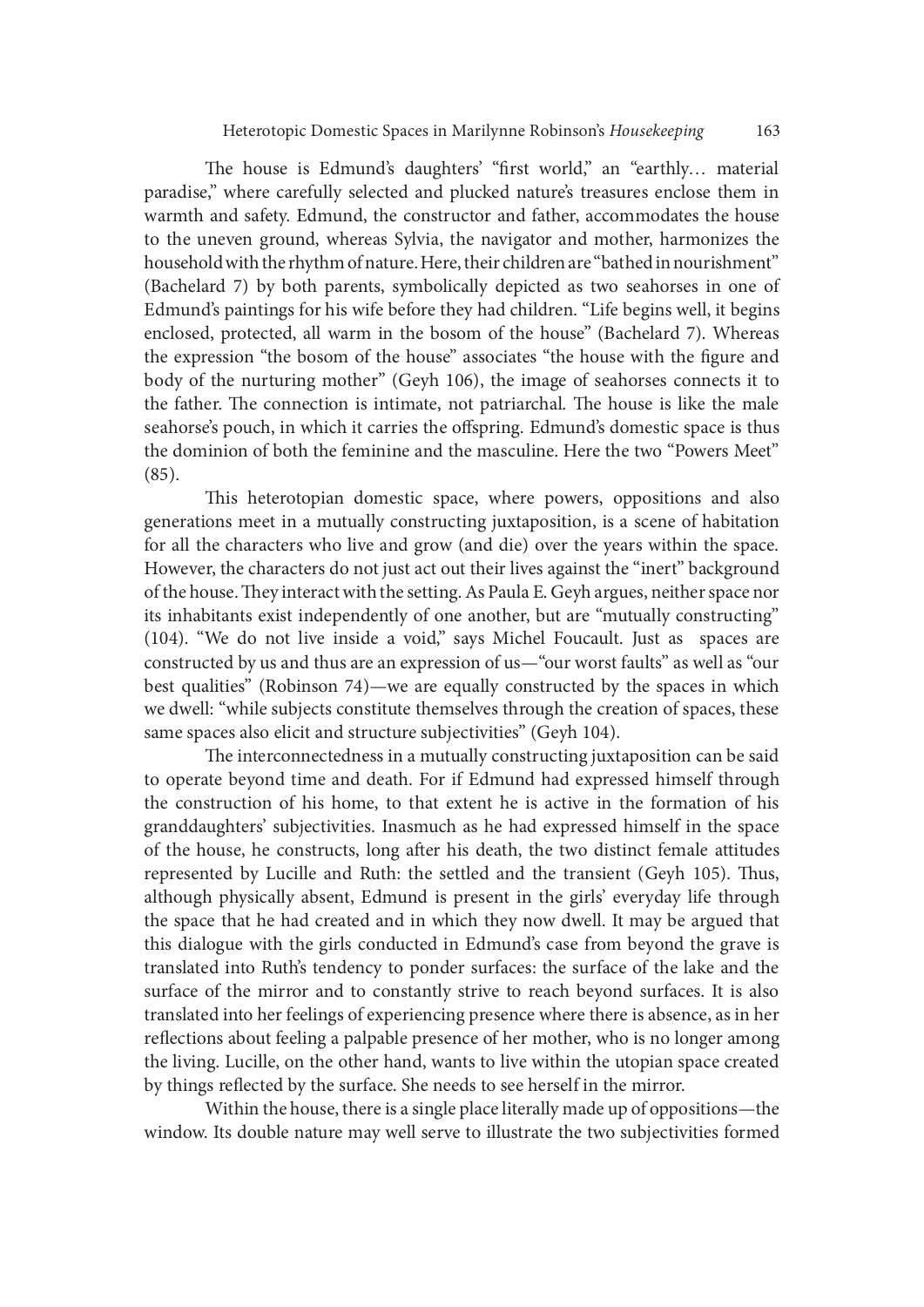in the house—the settled and the transient. They oppose and exclude each other. The window, depending on whether it is "closed or open... might either divide or connect the inside and the outside" (Geyh 110). So, it simultaneously constitutes and endangers the boundaries of the house. Lucille wants impermeable boundaries, clear-cut divisions, solid structures and permanent things. She prefers the window closed and the light on. She has aims and targets. "I knew that Lucille would not go off in the dark by herself if she did not have somewhere to go," says Ruth (140). Ruth connects to Sylvie, to transience and the outside. She prefers the window open or the light off. "Darkness is the only solvent," she says (116).

Lucille switches on the light and marks the division between the interior and the exterior. Even her name, which derives from the Latin lux, associates her with thus created circle of light. However, when the light is on, the window becomes blind to the outside. It reflects only what is inside and excludes everything that is outside. It becomes a mirror. "The window contains its own antithesis, the mirror, and the mode of its existence is determined by the play of light and darkness" (Geyh 111). Not only is the mirror the antithesis of the window, it is also a heterotopia. A unique one too, because it is also a utopia in the sense that it furnishes the illusion of being in a place that does not exist: "In the mirror, I see myself there where I am not" (Foucault). Thus, the lighted window not only excludes but also fixes one on the self and creates the illusion of being an impermeable whole.

When one looks from inside at a lighted window, or looks from above at the lake, one sees the image of oneself in a lighted room, the image of oneself among trees and sky—the deception is obvious, but flattering all the same. When one looks from the darkness into the light, however, one sees all the difference between here and there, this and that, (Robinson 158)

Lucille stays within the circle of light and excludes Ruth. Lucille's "loyalties" are "with the other world" (95), the civilized world. She acquires the "ability to look the way one [is] supposed to look" and strives for "easy and casual appearance" (121). Believing in the reality of reflection, in the utopia of the mirror, she "roll[s] her anklets and puff[s] her bangs," uses "setting gel and nail polish," but, as Ruth complains, "try as she might, she could never do as well for me" (121). Lucille excludes her sister, because, in her words, it is odd "to spend [so] much time… looking out of windows" or "tie back one's hair with grocery string" (133).

"Having a sister or a friend is like sitting at night in a lighted house," says Ruth (154). "Anyone with one solid human bond is that smug," she continues. Upon losing her sister, the one human bond that made her feel at home in the world, Ruth feels "unhoused" for the second time since her mother died. Consequently, Ruth, like her biblical counterpart, follows her next of kin, Sylvie, to regain the bond and thus find home again. "We are the same. She could as well be my mother. I crouched and slept in her very shape like an unborn child" (145). During their excursion in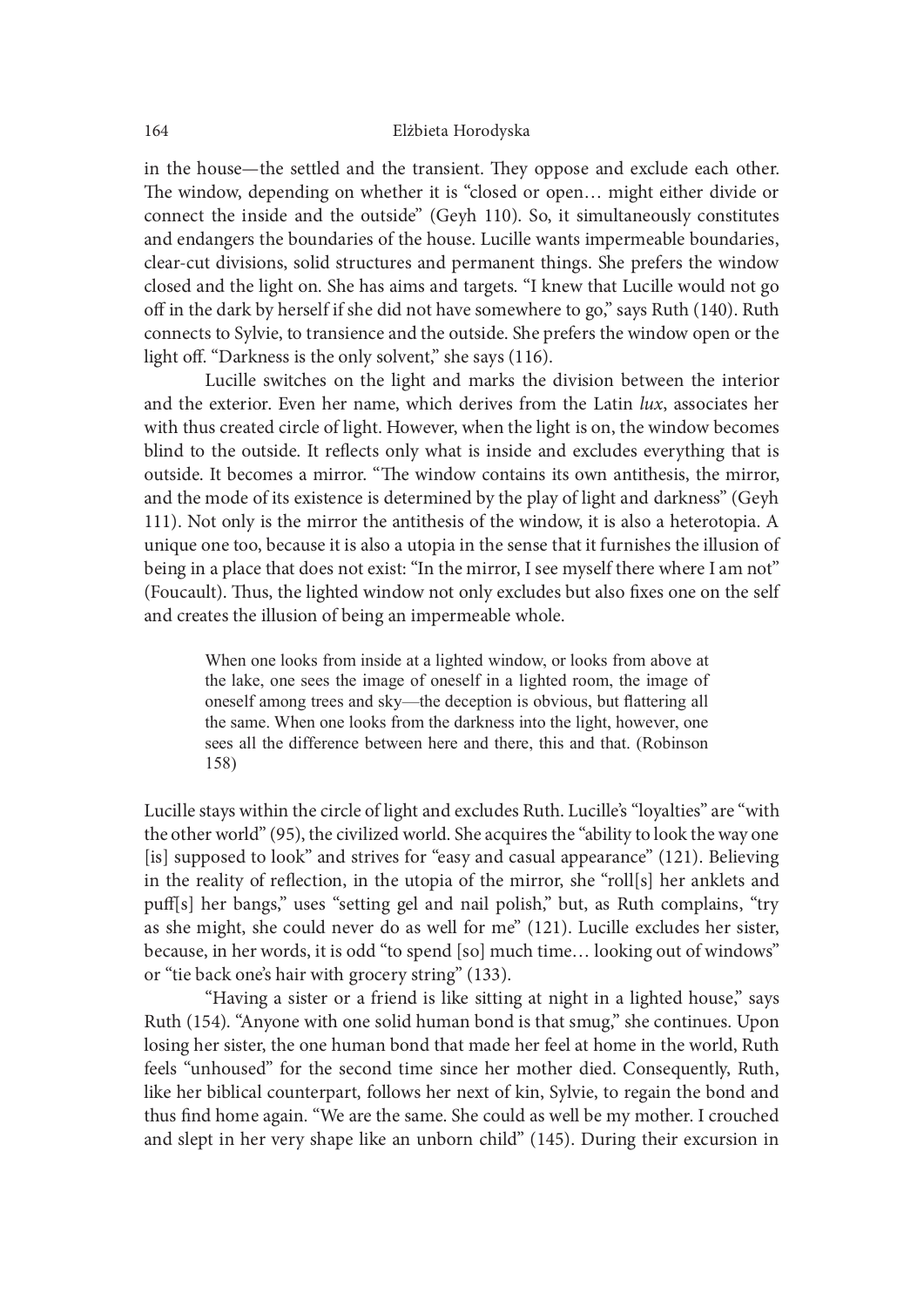a little boat across the lake to the abandoned homestead in the mountains, Ruth is symbolically born again to be Sylvie's daughter. Through a number of images invoking birth, she adopts Sylvie as her mother. Sylvie, on her part, makes Ruth undergo a "rite of passage, a ritual of rebirth and connection" (Ravits 661), which "is complete when Ruth's internalized struggle against the sense of abandonment is resolved in her kinship with Sylvie" (Ravits 661).

If Sylvie makes it easier for Ruth to identify with the realm of nature (Sylvie's name derives from Latin silva meaning "wood, forest"), she is also crucial in facilitating Lucille's transition into the civilized world. By being her opposite she makes Lucille see where she belongs—within the circle of light and its illusion of stability. In other words, Lucille assumes her new identity by rejecting Sylvie's transience. "The tenant and the transient face one another across a divide of mutual incomprehension" (Geyh 116). Thus, Sylvie's role in both Ruth's and Lucille's development into who they become—the transient and the tenant—can be seen as that of a "mediator between the realm of organized society and the realm of nature" (Marx, "Pastoralism" 43). In this, she is like the shepherd of the ancient forms of the pastoral.

In his article "Pastoralism in America," Leo Marx traces the origins of "pastoral-ism, a widely shared viewpoint that cast favor on the herdsman and his ways" (43) to "the earliest known uses of writing in Mesopotamia near the end of the fourth millennium (roughly 3100 B.C.)" (42). In the ancient forms of the pastoral "[t]he herdsman of the ancient Near East characteristically is a 'liminal figure' who moves back and forth across the borderland between civilization and nature" (43). For him "[t]o mediate… means… to resolve the root tension between civilization and nature by living in the borderland between them. The mediation is two-directional. In the earliest documents there are instances of a shepherd helping to effect the passage of people moving either to or from the organized community" (43). Thus, Sylvie's role in directing the girls towards the two opposing worlds is comparable to the one played by the shepherd in the ancient forms of pastoralism, and her house becomes "a cultural halfway house" (Marx, "Pastoralism" 43), the borderland where her two-directional mediation takes place.

 Marx argues that the "pastoral perspective, or pastoral-ism" ("Pastoralism" 46) as a worldview and a mode has been present and recurring in different forms of human expression since the times of ancient Mesopotamia (e.g. the Epic of Gilgamesh). Through Virgil's Eclogues and the European shepherd poem of the sixteenth through the eighteenth centuries, it took new root in America. Here, a pastoral perspective emerged in both political life (e.g. in the political thought of Thomas Jefferson and in individual acts of civil disobedience, such as Henry David Thoreau's refusal to pay taxes to the state that supported slavery and engaged in war) and in literature as a set of recognizable motifs, a typical structure of narration and a hero. The hero, "independent, self-sufficient, and... singularly endowed with the qualities needed to endure long periods of solitude, discomfort, and deprivation" (Marx, "Pastoralism" 43) constantly mediates between the realms of nature and civilization.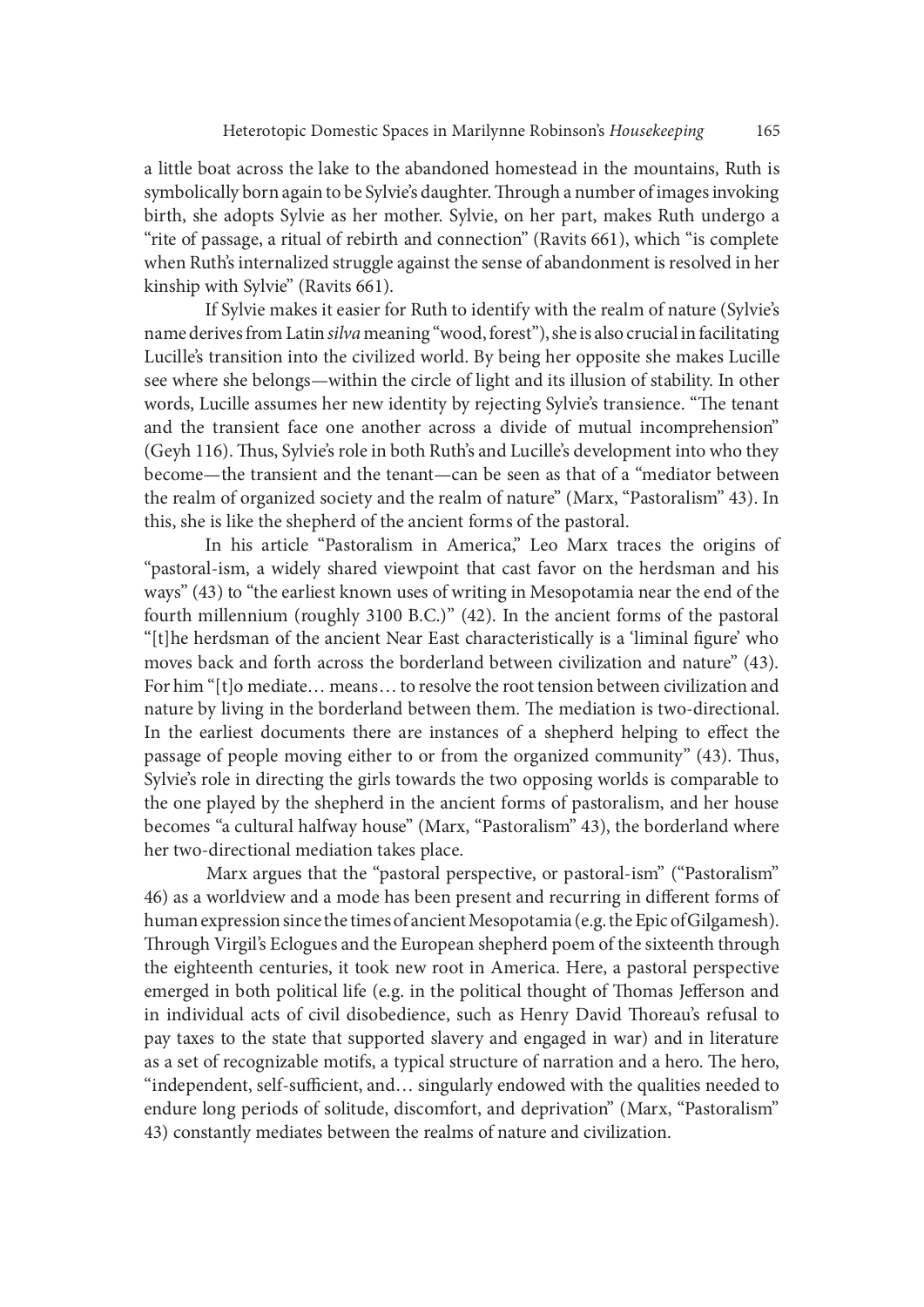" $[T]$ his liminal figure combines traits that result from his having lived as both a part of, and apart from, nature; from his having lived as both a part of, and apart from, society" (Marx, "Pastoralism" 43). Sylvie possesses all the typical traits of the pastoral hero. She has lived as both the tenant and the transient, and has knowledge of both worlds. Her mastery of a boat against the expanse of the lake is impressive. Her knowledge of the lake currents and the wind tells her when and how to row and when to let go and be carried by the water. The shepherd's "job is to protect his flock from such menaces of nature as storms, drought, and predatory animals" (Marx, "Pastoralism" 43). Her navigation skills are convincing enough for Ruth to fall asleep on the bottom of the boat. She knows simple yet effective ways to comfort cold and fatigue. She can sleep on benches in public parks and she tells the time by knowing the train schedule. She rides the railroad, the symbolic "Atropos that never turns aside" (Thoreau 115). Her knowledge of the train schedule allows her to use the railroad bridge across the lake to lead Ruth out of Fingerbone to freedom.

Henry David Thoreau, Ishmael and Huck Finn are real and fictitious American heroes who also embody the characteristic features of the pastoral hero. At the core of pastoralism, as Marx writes, is "our inescapable confinement to a symbolic border country" ("Pastoralism" 44). Thus, the "underlying attitude" of the pastoral hero "would imply acceptance of the need, in virtually all aspects of experience, to mediate—to strive for acceptable if transitory resolutions—between the constraints of society and the constraints of nature" (44). Because pastoralism has assumed an "opposition between the realm of the collective, the organized, and the worldly on the one hand, and the personal, the spontaneous, and the inward on the other" (44)—it "comports with a dialectical mode of perception" (Marx, "Pastoralism" 44).

Across the divide of the lighted window are the two girls, Lucille and Ruth, in a situation resembling the one of the two main characters of Mark Twain's The Prince and the Pauper, on which Ruth writes a report for school. Although standing in opposition to each other, they are irrevocably linked, in their case—by the bonds of kinship. Ahab is joined to Ishmael in an expression of a "complex pastoralism in which the ideal is inseparably yoked to its opposite" (Marx, The Machine in the Garden 318). Sylvie, like Huck Finn mediates between "the worldly" and "the inward," "the collective" and "the personal" (Marx, "Pastoralism" 44) to deliver Ruth to freedom. Sylvie's mobility as a mediator, her constant movement back and forth across boundaries corresponds to the mobility of the ship—the heterotopia, domesticity adaptive to change, the middle ground between civilization and nature: home.

### Works Cited

- Bachelard, Gaston. The Poetics of Space. Trans. Maria Jolas. Boston: Beacon Press, 1994. Print.
- Bal, Mieke. Death and Dissymetry: The Poetics of Coherence in The Book of Judges.<br>Chicago: University of Chicago Press, 1988. Print.